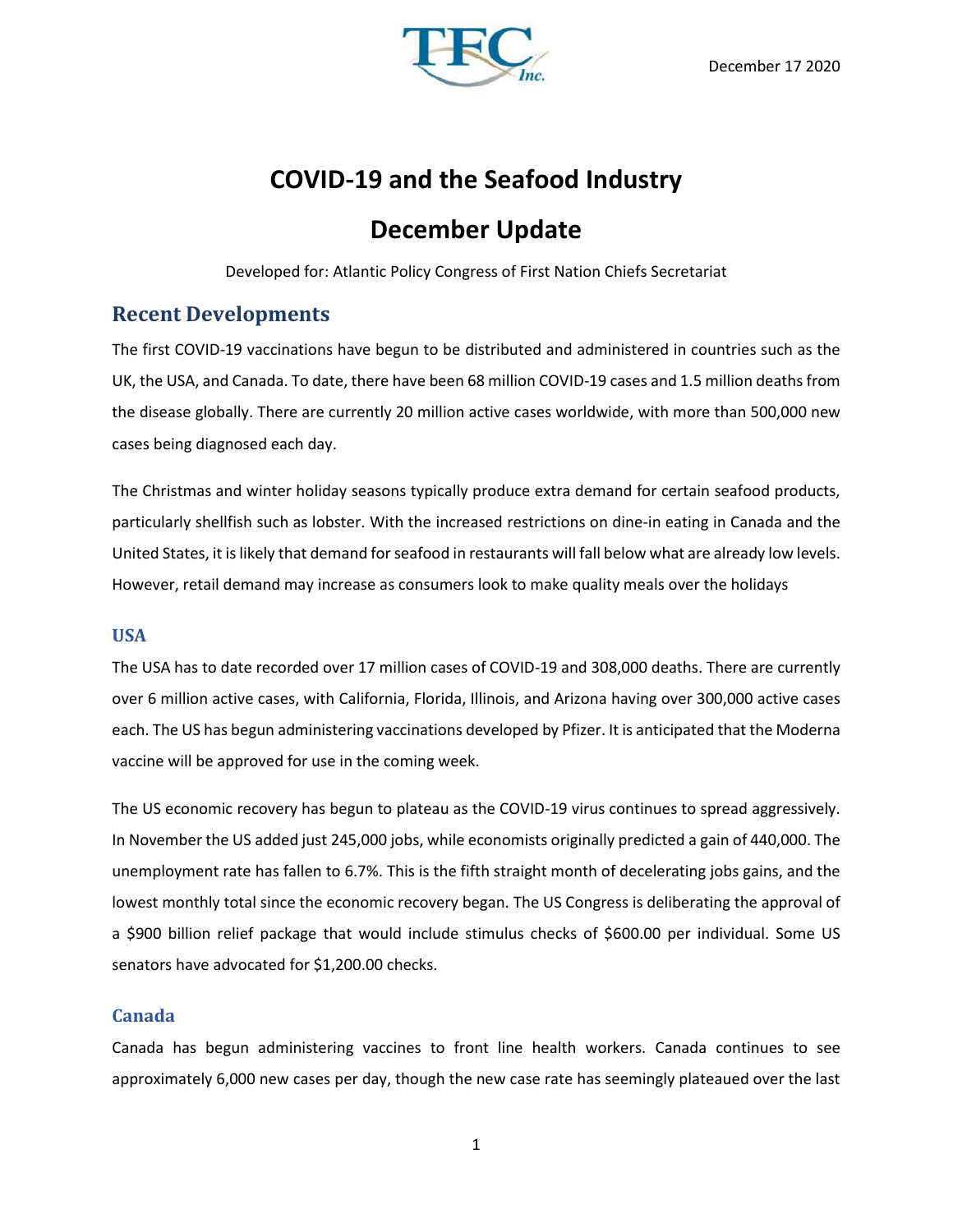

week. Ontario, Quebec, and Alberta represent the majority of new cases within Canada, with these three provinces accounting for approximately 5,000 of the daily 6,000 cases per day over the past week. Notably, Quebec has instituted new restrictions that require all non-essential businesses to close for three weeks following Christmas.

Canada's economy gained 62,000 jobs in November, which slightly outperformed economists' expectations. However, this was the slowest month of labour market recovery since the economic recovery began in May. Notably, most of the added jobs were full-time, while part-time and seasonal jobs continue to feel the burden of the pandemic. For November, total full-time job gain was 99,000 jobs, which was partially offset by a loss of 37,000 part time positions. In total, Canada is approximately 575,000 jobs short of pre-pandemic levels. The unemployment rate has fallen to 8.5% in November, compared to 8.9% in October. Canada's dollar has strengthened compared to the USD over the past months and is currently trading at approximately \$0.78 CAD per \$1.00 USD.

#### **Asia**

China continues to claim that various imported products have been contaminated with COVID-19. Despite those concerns, the COVID-19 pandemic is seemingly well controlled in the eastern Asian countries, while nations further west such as India struggle to contain the disease. Asian economies have remained mixed with currents of optimism as the introduction of the vaccine to the US, Canada, and Europe could spur the recovery of major trading partners.

China's economy has recovered rapidly, though concerns exist that the fundamentals of the Chinese economy are not sound. Notably, China's workforce is expected to shrink by nearly 7% over the coming decades due to an aging demographic. China also remains an export and investment dominated economy, which account for 49% of the total Chinese economy. This is acceptable for a developing country building wealth but is unsustainable for country transitioning into a "developed nation", which Chinese officials have in past years acknowledged. As a result, the short-term positive performance of China following the COVID-19 pandemic should not be considered indicative of its longer-term prospects.

#### **EU**

The countries within the EU have managed to reverse the trend of rapidly rising infections that began in October and continued until early November. New case counts reached a maximum of nearly 300,000 per day, which has since dropped to under 200,000 per day as some lockdown measures were reinstituted. Many of the countries in the EU are reliant on the tourism industry for revenue streams such as Portugal,

2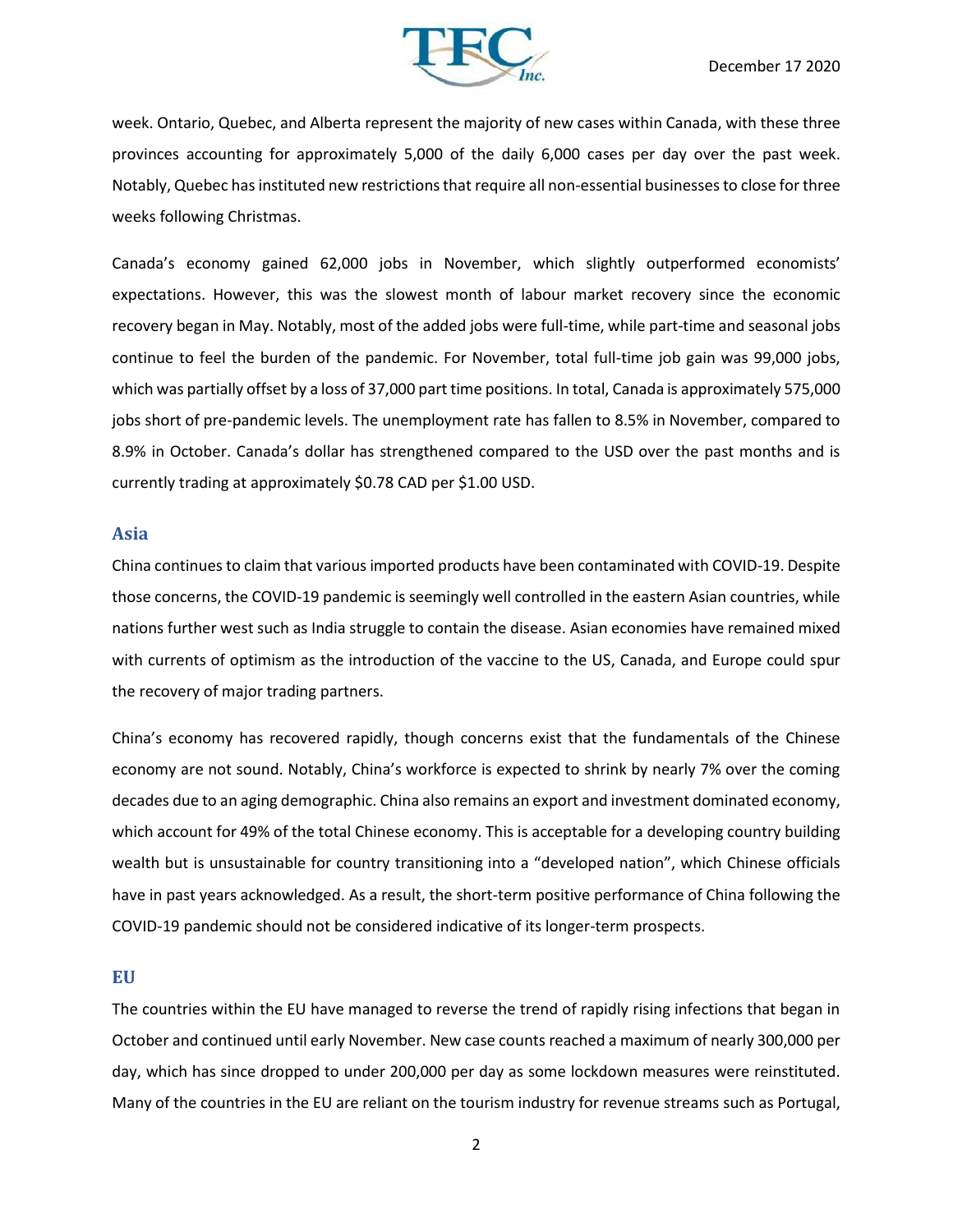

Greece, and Spain. These countries have experienced large declines in their economies, particularly among youth worker which has seen unemployment rise to over 40% in some countries.

# **Seafood Market Status**

This section of the report will discuss the current state of the seafood market by species as of December 2020.

### **Lobster**

The opening date for LFA 34 was delayed for an unprecedented eight days due to poor weather, while the adjacent LFA 33 was able to start on time. Historically, both LFA 33 and 34 experience their best fishing days near the beginning of the season, however this year landings had been lighter. Harvesters are receiving between \$7.00-7.50/lb at the wharf for lobster in LFA's 33 and 34 and the prices are described as "unsettled". At this time in 2019, prices were approximately \$9.00/lb (CAD).

Current market prices are similar to levels seen in February and early March of 2020, which was just prior to the collapse of the market due to the Pandemic (Figure 1). Prices have historically been higher in late December, January, and February than they are currently. It islikely that prices will follow historical trends and decline in the Spring and Summer of 2021. As a result, market prices are projected to be below recent normal levels for the majority of 2021, though prices may not decline to the extreme lows seen in the Summer of 2020.



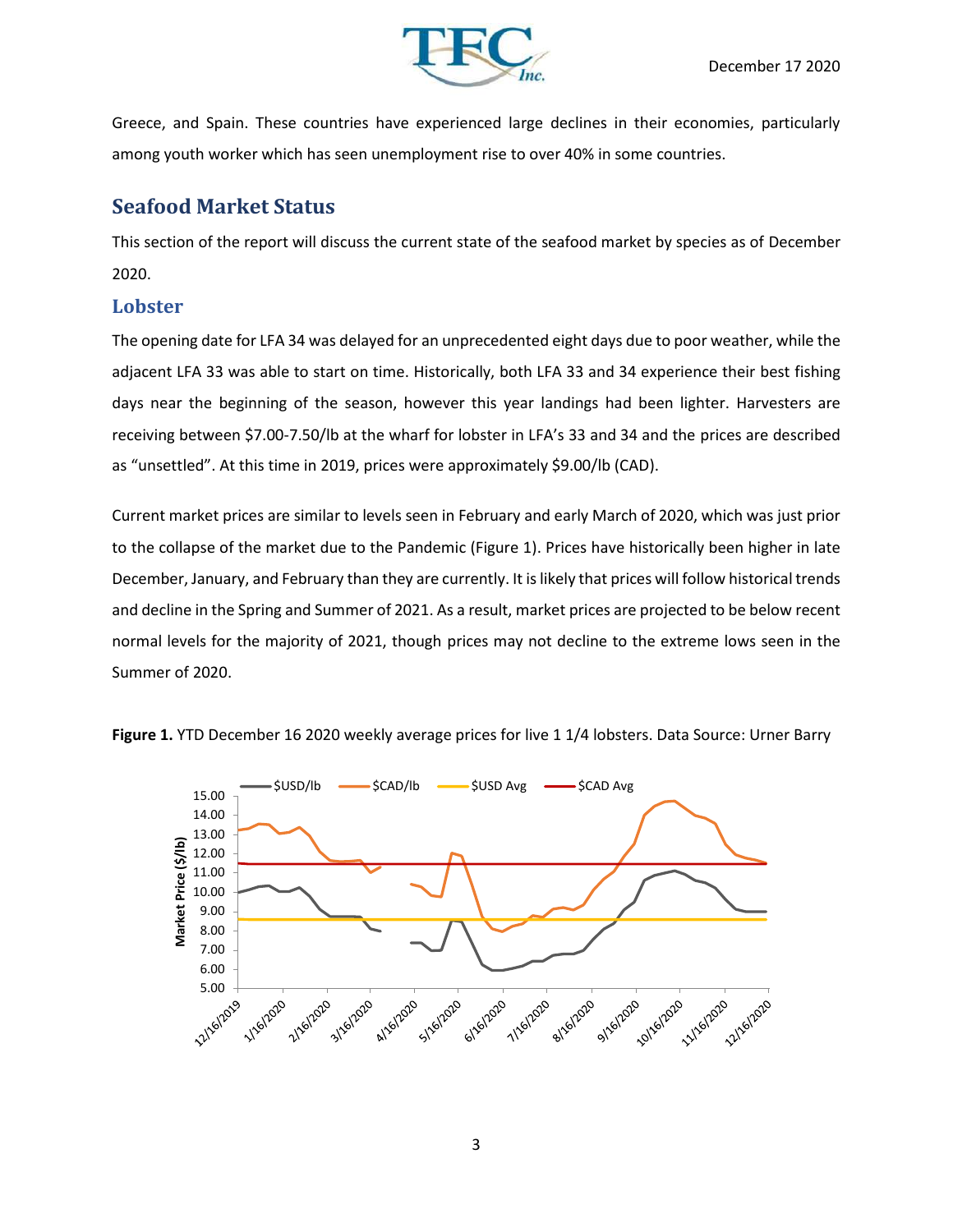

Notably, the Canadian dollar has recently strengthened against the US dollar, increasing from \$0.75 CAD per USD to \$0.78-0.79 CAD per USD. As a result, the market price in \$CAD for lobster has declined despite the US price remaining the same over the past three weeks (Figure 1). This means that exporters from Canada are now receiving \$0.29/lb (CAD) less for lobster compared to four weeks ago once the USD are converted to CAD, despite US prices remaining steady. The weakening of the US dollar has been driven in large part by the widespread prevalence of COVID-19 in that country and the stalling economic recovery.

As of December 1<sup>st</sup> 2020, the European Union has officially eliminated all tariffs on US lobster. This deal is for five years and is retroactive through August of 2020, meaning that any company that imported lobster during the time between August and December will be reimbursed. This will effectively eliminate the advantage that the Canadian industry held through the Comprehensive Economic and Trade Agreement (CETA), which took effect in 2017. US lobster will now be able to compete on an even playing field with Canadian lobster in European markets.

Lobster was initially hit hard by the pandemic and associated health regulations but has recovered somewhat as of year end 2020. Retail growth has driven much of this recovery; however lobster pricing is currently pushed by low inventories. This creates a risky environment for buyers, which is magnified by consumers being in an unfavorable position for accepting price increases. The overall size of the lobster market has declined, and the market is not expected to grow in 2021.

### **Crab**

The Canadian snow crab season will not reopen until the spring/summer of 2021. Inventory of Canadian snow crab is virtually exhausted now, and the market is currently being supplied by Russian snow crab. Snow crab performed better than any other seafood commodity over the course of 2020, and US imports of snow crabs were the highest in 10 years. Retail has been the sector in which snow crab has performed the best, being an easy to cook protein that is flavorful and exciting to consumers. The US market remains under supplied, and the high demand from the US for snow crab is pricing the product out of the Japanese market, which has historically been a major importer of crab. The crab market is expected to experience growth in 2020.

#### **Shrimp**

Market price has remained steady at \$5.83/lb (USD) since the summer. While there is demand within the UK for product, low demand in Asian markets has prevented price recovery from taking place.

4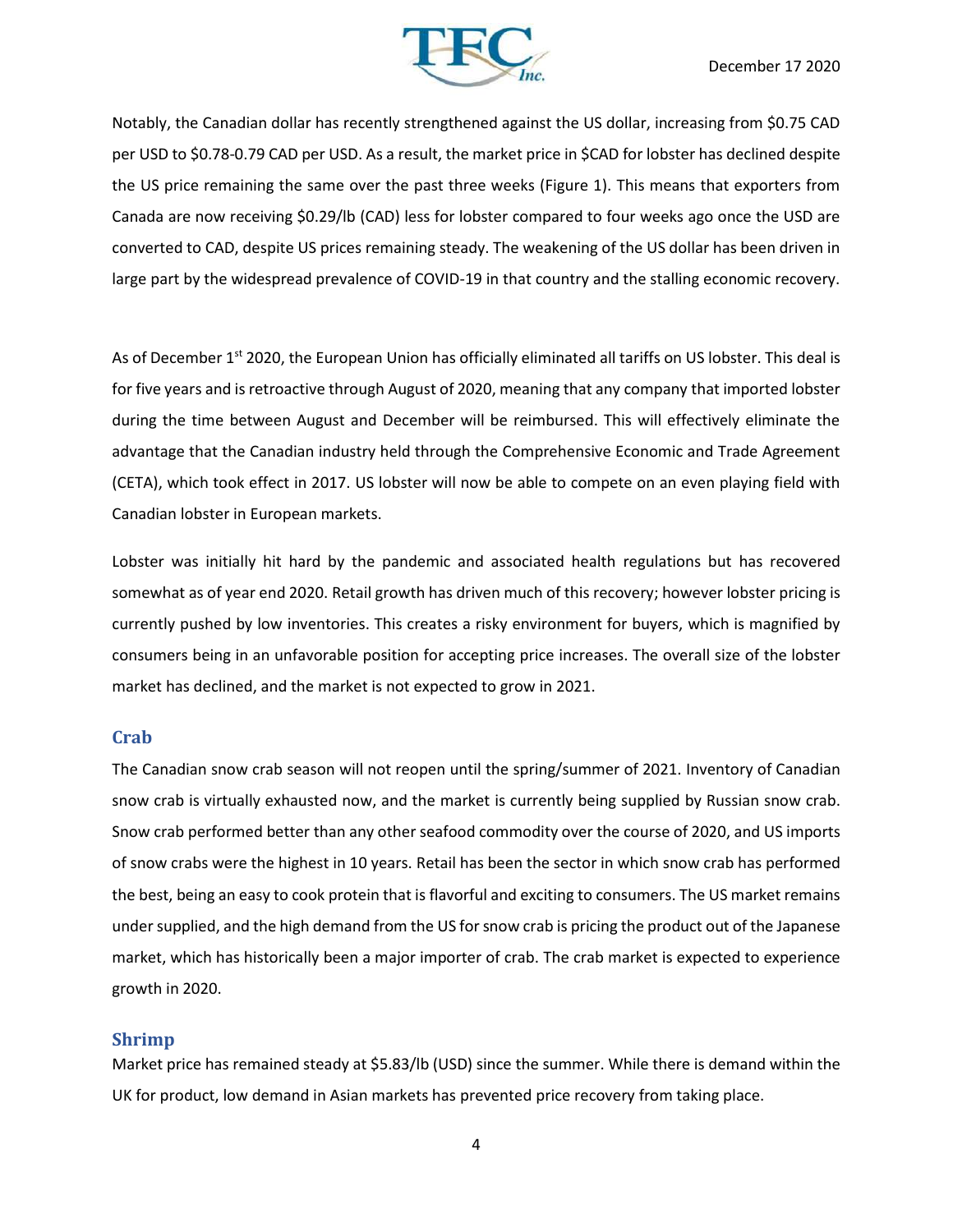

### **Bivalves**

There has been little change in the oyster market. Increasing restrictions on restaurants are continuing to negatively impact growers, harvesters, and distributors of fresh oyster. Unlike the lobster and crab industries, the oyster industry in North America does not have the capacity to shift predominantly to retail forms of product such as smoked oyster. Currently, the North American industry is almost entirely reliant on struggling restaurants for demand.

Scallops continue to perform well, with supply constraints on the coveted U-10 scallops driving prices higher. Prices for other scallop sizes such as the 20-30 ct. have risen as well. There is some concern that the increasing number of restaurant closures and public health regulations will begin to put downward pressure on market prices in the near future.

**Figure 2.** YTD December 15 2020 weekly average prices for fresh 10-20 ct. scallops. Data Source: Urner Barry



## **Finfish**

The finfish market has seen lower levels of trading activity in recent weeks. The possibility of further dinein restrictions in the US and Canada is creating unease among potential buyers. Despite lower trade volumes, price for some finfish have increased due to lean inventories of product, as many of the finfish fisheries are either closed or are less productive during this time of year. Prices for halibut have continued to climb but remain at 5-year lows for December.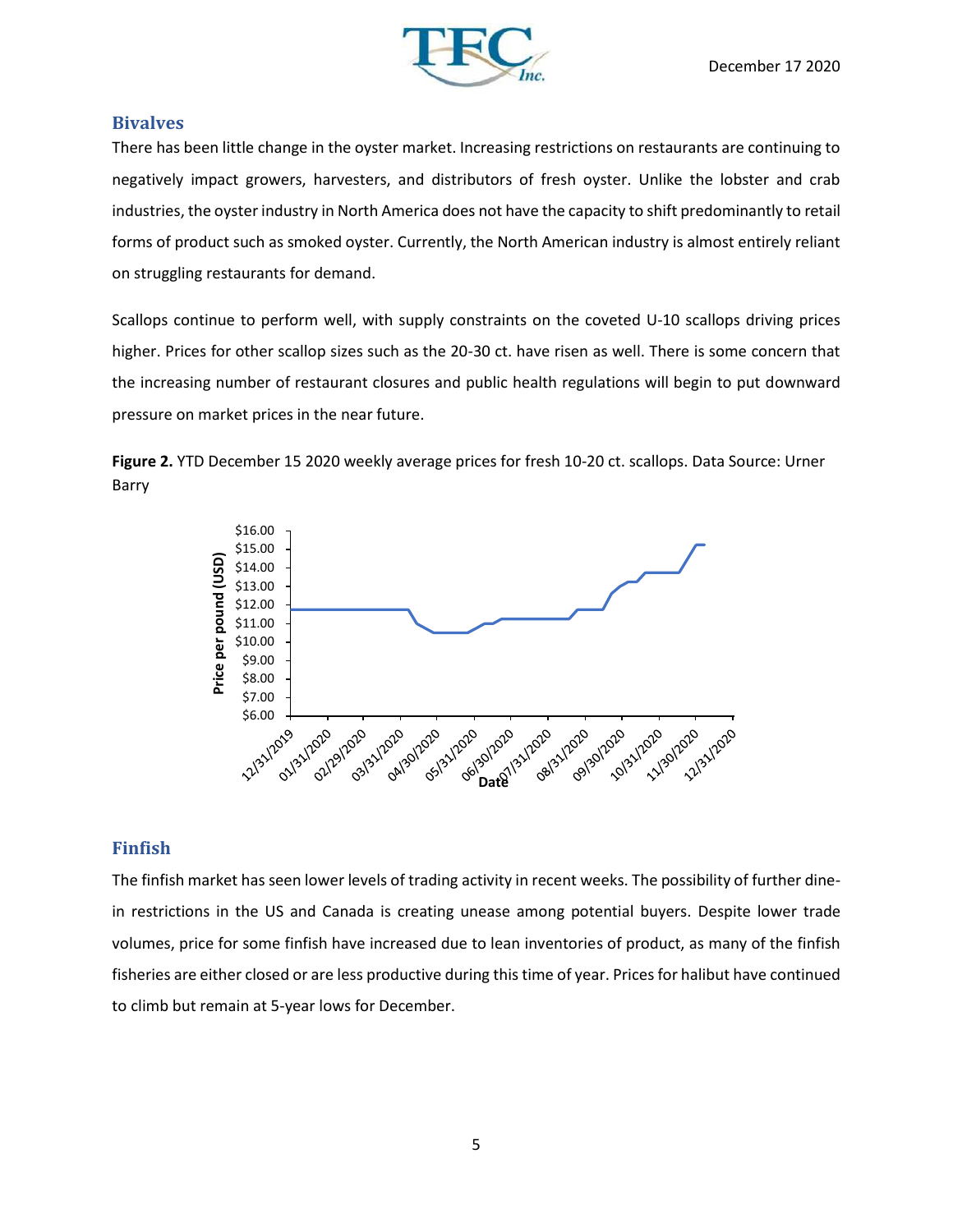



**Figure 3.** YTD November 2020 weekly average prices for fresh whole halibut. Data Source: Urner Barry



Salmon prices, which have been negatively affected by the pandemic, have trended upwards over the past week after having been in decline since October.

**Figure 4.** YTD November 2020 weekly average prices for fresh 6-8lb Canadian salmon Data Source: Urner Barry